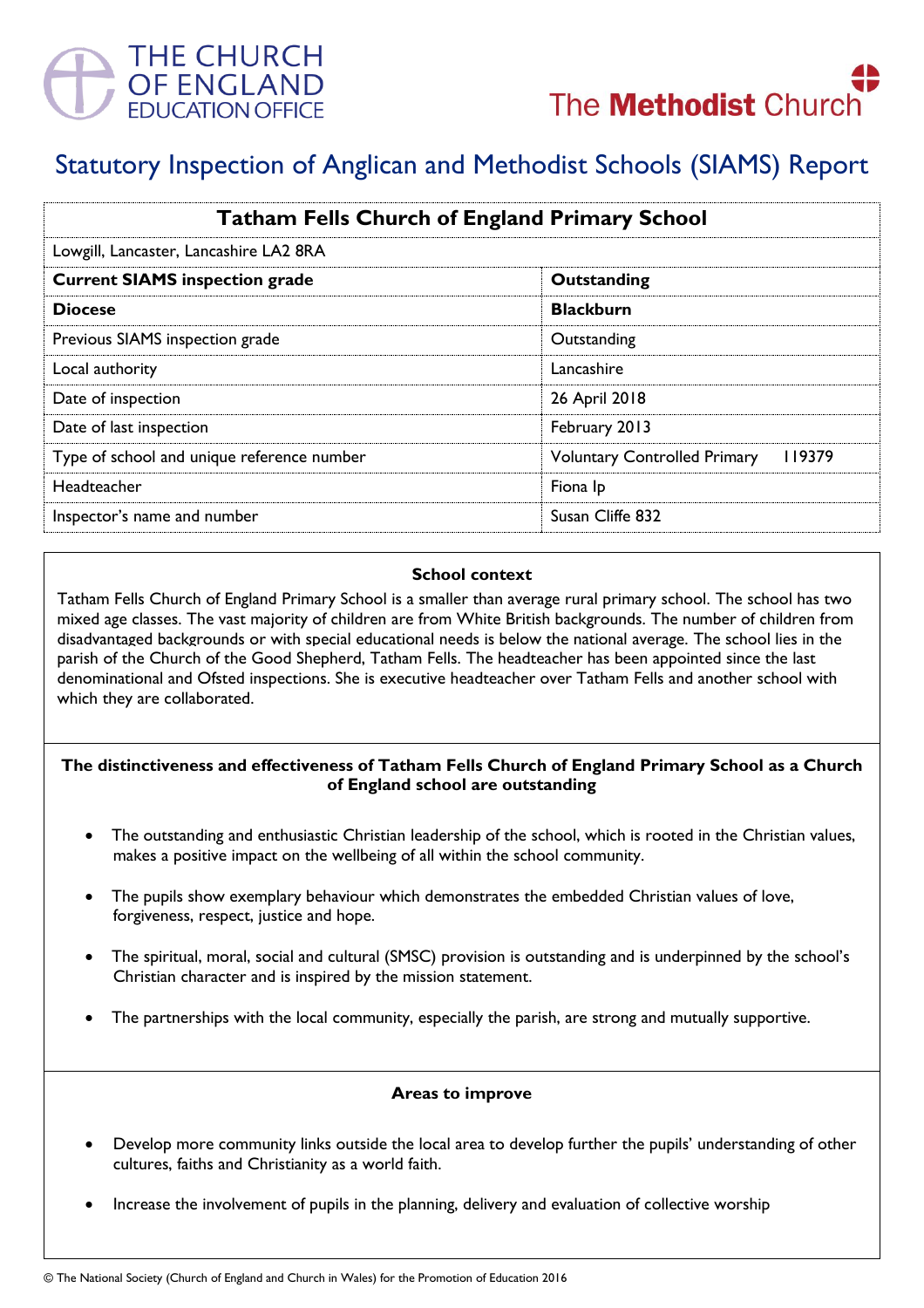## **The school, through its distinctive Christian character, is outstanding at meeting the needs of all learners**

The Christian character of the school is captured in the school's new mission statement, 'Roots to grow, wings to fly and faith to flourish'. A parent commented that the statement is owned and loved by the school community. This mission statement, along with the Christian values embraced by the school, provides the foundations for the strong relationships enjoyed. A teacher shared, 'This school is a very special place to work because the Christian ethos is so strong. Everyone is there for you if life is ever difficult.' All members of the school community talk about the high profile Christian values of the school, such as love and forgiveness, with confidence and a strong sense of ownership. The values and the mission statement are visible all around the school reflecting their importance within school life. The spirituality of the pupils and staff is nurtured through prayer and worship. Parents believe that behaviour is excellent and is that this is driven by the biblically based Christian values. School leaders deal swiftly with any suggestion of bullying, and pupils feel safe and secure in this caring school.

The Christian school family values the whole child and the pupils, in turn, are extremely positive about their school. This leads to high levels of attendance. A Year 5 boy shared, 'We are so lucky to come to this school. If anyone needs us, we all run to help.' Current progress at the end of Key Stage 2 is in line with other schools nationally for reading and writing and below for mathematics. The school leaders see it as their Christian duty to ensure that pupils flourish, for example through personalised learning programmes in mathematics.

The strong spiritual, moral, social and cultural (SMSC) development of the pupils is strongly supported by the Christian character of the school and the provision of religious education (RE). They enjoy and feel challenged by RE lessons which underpin the Christian distinctiveness of the school. A Year 4 pupil enthused, 'RE affects how we behave and it makes me think. For example, I had to reflect about how Peter must have felt when he betrayed Jesus.' The mixed age classes are taught well in RE and the children enjoy being with their friends, irrespective of their age. Pupils are respectful of cultures and beliefs other than their own. This is nurtured through RE, the global development programme and, for instance, a topic exploring China. Pupils can speak about many other faiths with knowledge and curiosity. A Year 3 pupil explained, 'I love learning about other religions and I always want to know more.' Pupils have a growing awareness of Christianity as a multicultural world faith through the study of Christmas celebrations in Brazil, the Philippines and Russia. A Year 5 child commented, 'Christianity is found everywhere in the world but in some countries more than others.' The school is intent on embedding this understanding further through developing links with Christian schools nationally and overseas. As an expression of the school's Christian foundation, many charities are supported such as toilet twinning and the shoe box and air ambulance appeals. A variety of extra-curricular activities enhance and enrich the provision especially through 'Open the Book' which focuses on the exploration of Bible stories.

## **The impact of collective worship on the school community is good**

Collective worship is a core part of the life of the school and it is valued greatly by the whole school community. A Year 6 child stated, 'I like the chance to think about God, reflect and be calm.' There is a weekly theme which strengthens the positive and caring attitudes found within the school community and the shared Christian values. Worship is firmly rooted in Bible teachings, Christian values, the Church's year and Anglican traditions. As a result, pupils experience distinctively Christian worship. Clergy and staff are involved in the delivery of worship and the pupils particularly enjoy the visits from the vicar who makes the worship, as one pupil explained, 'great fun'. The pupils have become more involved in delivering worship and are keen to develop this contribution further. They particularly enjoy being involved in church services such as those held at Christmas, on Mothering Sunday and at harvest.

Planning of worship is thorough and is an area in which pupils are beginning to grow in confidence. Groups of pupils, such as the school council, now plan and deliver worship. The school is focused on increasing the role of pupils in planning and delivering worship to develop to deepen their spiritual experience and understanding. Also, the school recognises that evaluation of worship within the school is a focus for development. The children are keen to contribute to this monitoring and have already begun to do this for major events such as the Remembrance service. Increasingly, visitors such as the youth worker from a local Methodist church are involved in leading worship. This takes place in school, church and in the outside environment. As a consequence, pupils are fully involved and enjoy the variety of provision. Singing is joyful and behaviour and engagement are excellent. Areas inside and outside school, such as classroom spirituality areas and the reflection garden, promote spirituality. However, the school has identified that these experiences could be further enhanced with the involvement of pupils in planning future provision for reflection. The prayer tree in the hall and 'teaspoon' prayers have allowed pupils to value personal prayer. Pupils contribute sensitively to prayer during worship through, for example, a prayer book written by them focusing on God's world. Prayerfulness is nurtured throughout the day allowing pupils to see this as an important facet of school life. Pupils, as a result, are developing the confidence to pray spontaneously. Pupils have a growing